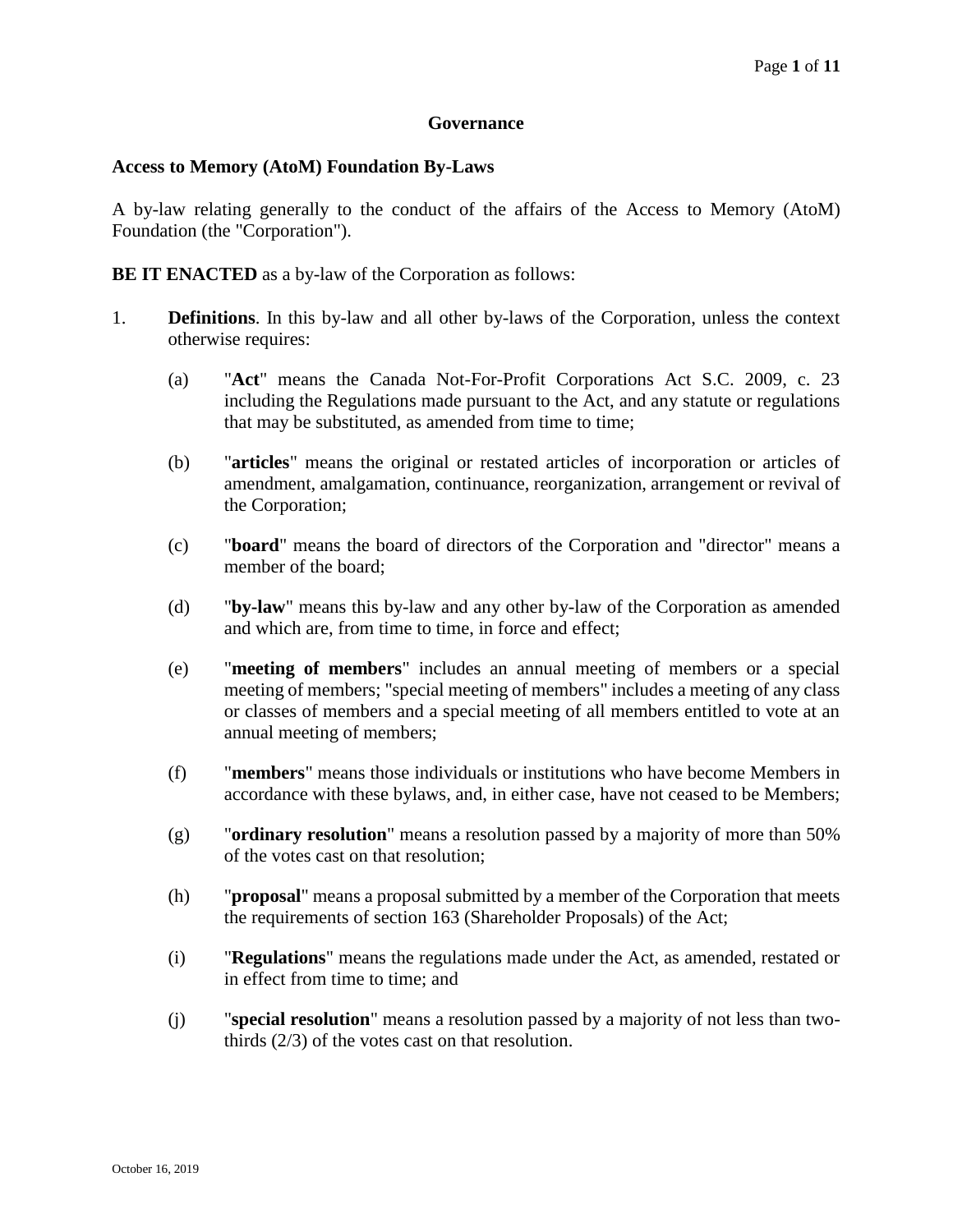- 2. **Interpretation.** In the interpretation of this by-law, words in the singular include the plural and vice-versa, words in one gender include all genders, and "person" includes an individual, body corporate, partnership, trust and unincorporated organization.
- 3. **Execution of Documents**. Deeds, transfers, assignments, contracts, obligations and other instruments in writing requiring execution by the Corporation may be signed by any two (2) of its officers or directors. In addition, the board may from time to time direct the manner in which and the person or persons by whom a particular document or type of document shall be executed. Any person authorized to sign any document may affix the corporate seal (if any) to the document. Any signing officer may certify a copy of any instrument, resolution, by-law or other document of the Corporation to be a true copy thereof.
- 4. **Financial Year**. The financial year end of the Corporation shall be determined by the board.
- 5. **Banking Arrangements**. The banking business of the Corporation shall be transacted at such bank, trust company or other firm or corporation carrying on a banking business in Canada or elsewhere as the board of directors may designate, appoint or authorize from time to time by resolution. The banking business or any part of it shall be transacted by an officer or officers of the Corporation and/or other persons as the board of directors may by resolution from time to time designate, direct or authorize.
- 6. **Borrowing Powers**. The directors of the Corporation may, by way of a vote of the board:
	- (a) borrow money on the credit of the corporation;
	- (b) issue, reissue, sell, pledge or hypothecate debt obligations of the corporation;
	- (c) give a guarantee on behalf; and
	- (d) mortgage, hypothecate, pledge or otherwise create a security interest in all or any property of the corporation, owned or subsequently acquired, to secure any debt obligation of the corporation.
- 7. **Annual Financial Statements**. The Corporation may, instead of sending copies of the annual financial statements and other documents referred to in subsection 172(1) (Annual Financial Statements) of the Act to the members, publish a notice to its members stating that the annual financial statements and documents provided in subsection 172(1) are available at the registered office of the Corporation and any member may, on request, obtain a copy free of charge at the registered office or by prepaid mail.
- 8. **Membership Conditions**. Subject to the articles, there shall be two classes of members in the Corporation, namely, Institutional members and Individual members. The board may require payment of membership dues upon application for membership and such dues shall be set, in the board's sole discretion, in accordance with paragraph [13.](#page-3-0) Each member is entitled to any benefits as established by the board, appropriate to their class of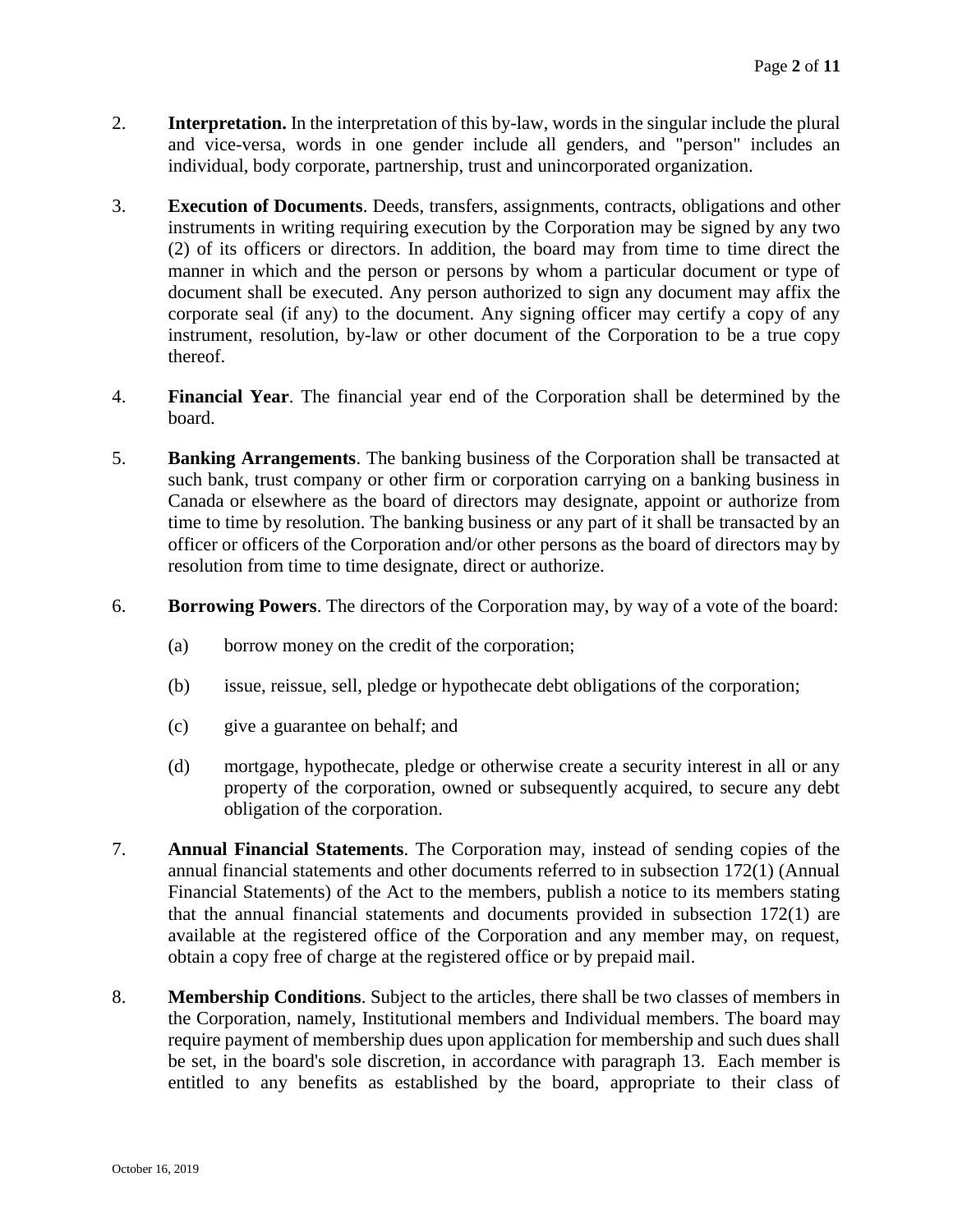membership. The term of membership shall be annual, subject to renewal in accordance with the policies of the Corporation. The following conditions of membership shall apply:

## (a) **Institutional Members**:

- (i) Institutional Members shall be institutions or organizations that have paid the prescribed membership fee to the Corporation.
- (ii) Each Institutional Member is entitled to receive notice of, attend and vote at all meetings of members, and each Institutional Member shall be entitled to one (1) vote at such meetings.
- (iii) Institutional Members will forward the details to the Corporation of one individual from their institution/organization who will act as the voting member.

## (b) **Individual Members**:

- (i) Individual Members shall be individuals who have paid the prescribed membership fee to the Corporation.
- (ii) Individual Members are not entitled to receive notice of, attend or vote at any meeting of members; however, the board may extend an invitation to Individual Members to attend a meeting of members for information purposes.

Pursuant to subsection 197(1) (Fundamental Change) of the Act, a special resolution of the members is required to make any amendments to this section of the by-laws if those amendments affect membership rights and/or conditions described in paragraphs 197(1)(e), (h), (l) or (m).

- 9. **Membership Transferability**. A membership may only be transferred to the Corporation. Pursuant to Section 197(1) (Fundamental Change) of the Act, a special resolution of the members is required to make any amendment to add, change or delete this section of the by-laws.
- 10. **Notice of Members Meeting**. Notice of the time and place of a meeting of members shall be given to each member entitled to vote at the meeting by email to the member at the email address given by the member to the Corporation. It is a continuing obligation of each member to ensure that the Corporation has an updated email address. The notice shall be delivered during a period of 21 to 35 days before the day on which the meeting is to be held. A member may request that the notice be given by non-electronic means by delivering a written request to the chair of the board of the Corporation in which case the notice will be sent by mail, courier or personal delivery. A notice will only be delivered by non-electronic means upon such written request.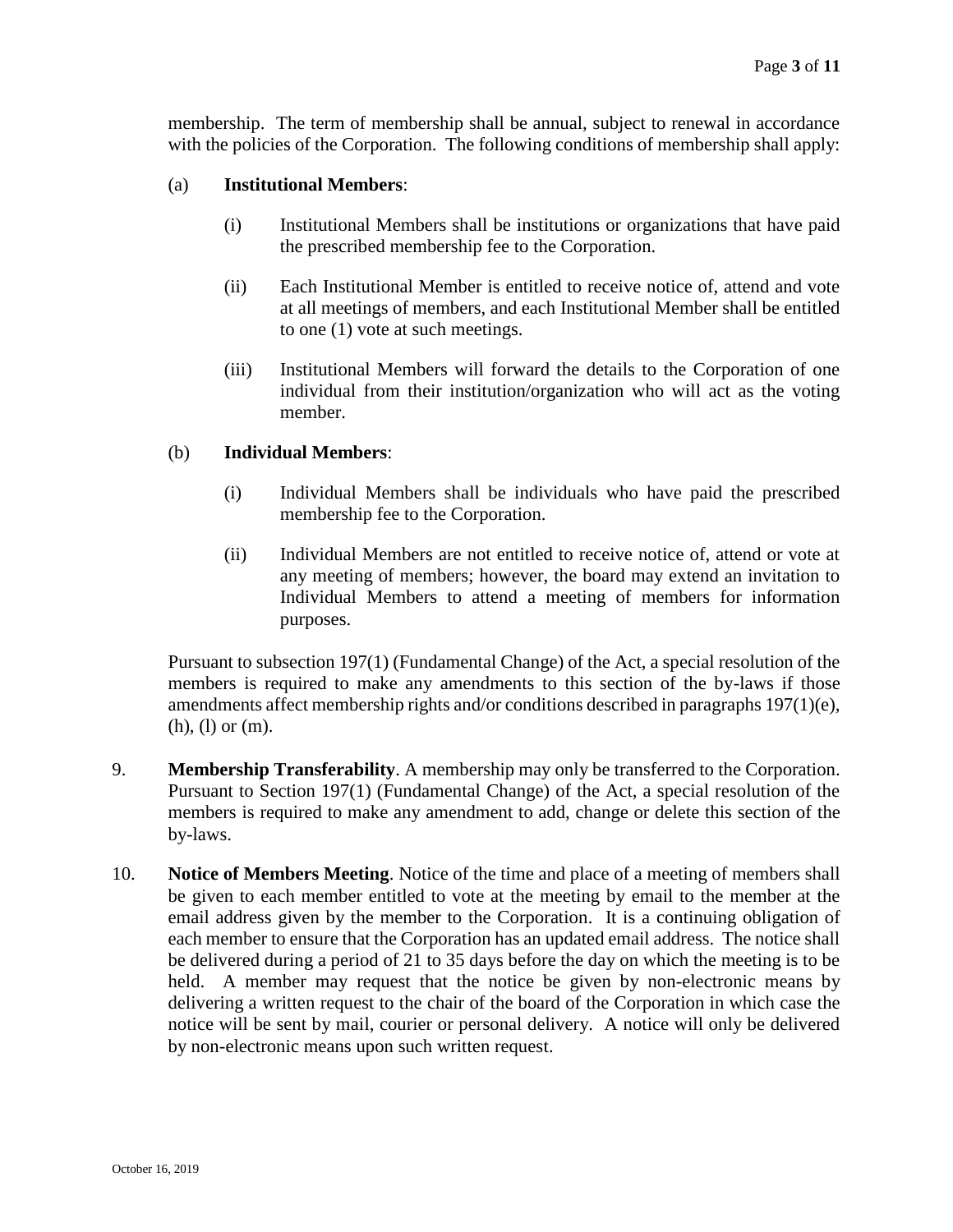Pursuant to subsection 197(1) (Fundamental Change) of the Act, a special resolution of the members is required to make any amendment to the by-laws of the Corporation to change the manner of giving notice to members entitled to vote at a meeting of members.

- 11. **Members Calling a Members' Meeting**. The board of directors shall call a special meeting of members in accordance with Section 167 of the Act, on written requisition of members carrying not less than 5% of the voting rights. If the directors do not call a meeting within twenty-one (21) days of receiving the requisition, any member who signed the requisition may call the meeting.
- 12. **Absentee Voting at Members' Meetings**. Pursuant to section 171(1) (Absentee Voting) of the Act, a member entitled to vote at a meeting of members may vote by mailed-in ballot or by means of a telephonic, electronic or other communication facility if the Corporation has a system that:
	- (a) enables the votes to be gathered in a manner that permits their subsequent verification; and
	- (b) permits the tallied votes to be presented to the Corporation without it being possible for the Corporation to identify how each member voted.

Pursuant to subsection 197(1) (Fundamental Change) of the Act, a special resolution of the members is required to make any amendment to the by-laws of the Corporation to change this method of voting by members not in attendance at a meeting of members.

- <span id="page-3-0"></span>13. **Membership Dues**. The board may, in its sole discretion, require the payment of membership dues and the board may set such membership dues on a case by case basis in accordance with any policies of the board. Members shall be notified in writing of the membership dues at any time payable by them and, if any are not paid within ninety (90) days of the membership renewal date, the members in default shall automatically cease to be members of the Corporation.
- 14. **Termination of Membership**. A membership in the Corporation is terminated when:
	- (a) the member dies, or, in the case of a member that is a corporation, the corporation is dissolved;
	- (b) a member fails to maintain any qualifications for membership described in the section on membership conditions of these by-laws;
	- (c) the member resigns by delivering a written resignation to the chair of the board of the Corporation in which case such resignation shall be effective on the date specified in the resignation;
	- (d) the member is expelled in accordance with any discipline of members section or is otherwise terminated in accordance with the articles or by-laws;
	- (e) the member's term of membership expires; or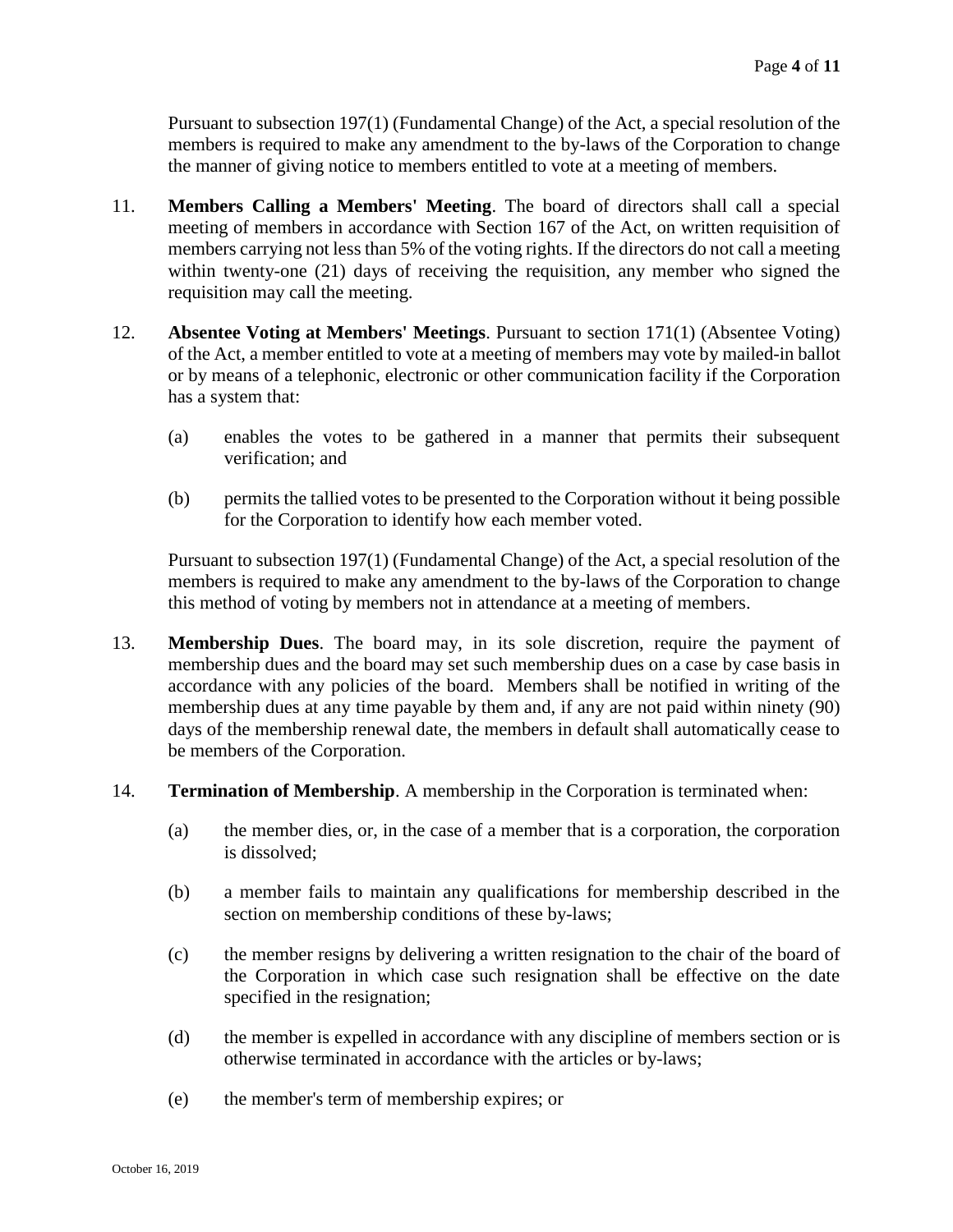- (f) the Corporation is liquidated or dissolved under the Act.
- 15. **Effect of Termination of Membership**. Subject to the articles, upon any termination of membership, the rights of the member, including any rights in the property of the Corporation, automatically cease to exist.
- 16. **Discipline of Members**. The board shall have authority to suspend or expel any member from the Corporation for any one or more of the following grounds:
	- (a) Violating any provision of the articles, by-laws or written policies of the Corporation;
	- (b) Carrying out any conduct which may be detrimental to the Corporation as determined by the board in its sole discretion;
	- (c) For any other reason that the board in its sole and absolute discretion considers to be reasonable, having regard to the purpose of the Corporation.

In the event that the board determines that a member should be expelled or suspended from membership in the Corporation, the president, or such other officer as may be designated by the board, shall provide twenty (20) days' notice of suspension or expulsion to the member and shall provide reasons for the proposed suspension or expulsion. The member may make written submissions to the president, or such other officer as may be designated by the board, in response to the notice received within such twenty (20) day period. In the event that no written submissions are received by the president, the president, or such other officer as may be designated by the board may proceed to notify the member that the member is suspended or expelled from membership in the Corporation. If written submissions are received in accordance with this section, the board will consider such submissions in arriving at a final decision and shall notify the member concerning such final decision within a further twenty (20) days from the date of receipt of the submission. The board's decision shall be final and binding on the member, without any further right of appeal.

- 17. **Proposals Nominating Directors at Annual Members' Meetings**. Subject to the Regulations under the Act, any proposal may include nominations for the election of directors if the proposal is signed by not less than two (2) members entitled to vote at the meeting at which the proposal is to be presented. This does not preclude nominations made at a meeting of members.
- 18. **Cost of Publishing Proposals for Annual Members' Meetings**. The member who submitted the proposal shall pay the cost of including the proposal and any statement in the notice of meeting at which the proposal is to be presented unless otherwise provided by ordinary resolution of the members present at the meeting.
- 19. **Place of Members' Meeting**. Subject to compliance with section 159 (Place of Members' Meetings) of the Act, meetings of the members may be held at any place within Canada determined by the board or, if all of the members entitled to vote at such meeting so agree, outside Canada.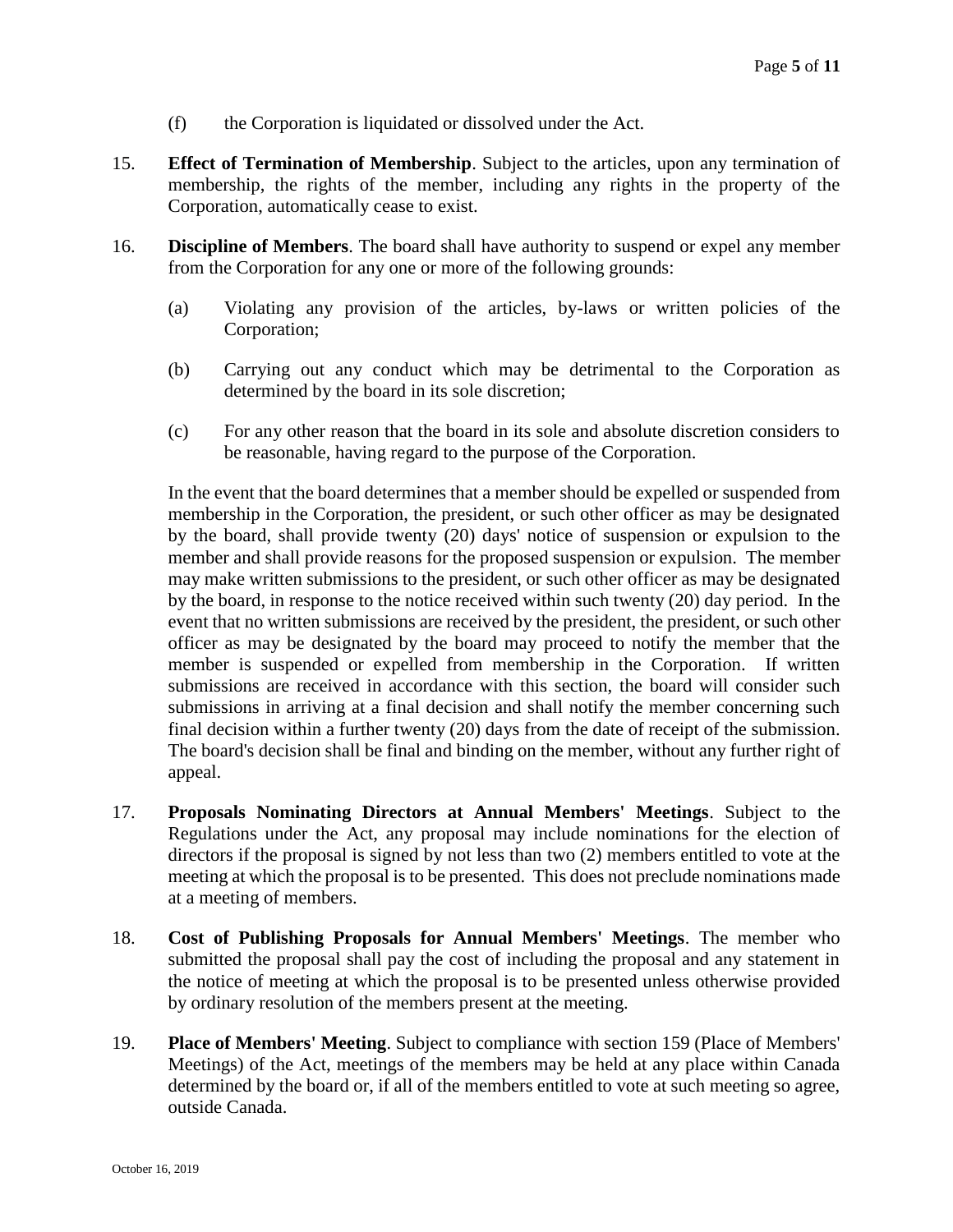- 20. **Chair of Members' Meetings**. In the event that the chair of the board and the vice-chair of the board are absent, the members who are present and entitled to vote at the meeting shall choose one of their number to chair the meeting.
- 21. **Persons Entitled to be Present at Members' Meetings**. The only persons entitled to be present at a meeting of members shall be the Institutional Members, the directors, the officers and such other persons who are entitled or required under the Act or Bylaws of the Corporation to be present at the meeting. Any other person may be admitted only on the invitation of the chair of the meeting or by resolution of the members of the board.
- 22. **Quorum at Members' Meetings**. A quorum at any meeting of the members (unless a greater number of members are required to be present by the Act) shall be a 5% of the members entitled to vote at the meeting. If a quorum is present at the opening of a meeting of members, the members present may proceed with the business of the meeting even if a quorum is not present throughout the meeting.
- 23. **Votes to Govern at Members' Meetings**. At any meeting of members every question shall, unless otherwise provided by the articles or by-laws or by the Act, be determined by a majority of the votes cast on the questions. The chair shall not exercise a vote but in the case of an equality of votes either on a show of hands or on a ballot or on the results of electronic voting, the chair of the meeting shall have a casting vote.
- 24. **Participation by Electronic Means at Members' Meetings**. If the Corporation chooses to make available a telephonic, electronic or other communication facility that permits all participants to communicate adequately with each other during a meeting of members, any person entitled to attend such meeting may participate in the meeting by means of such telephonic, electronic or other communication facility in the manner provided by the Act. A person participating in a meeting by such means is deemed to be present at the meeting. Notwithstanding any other provision of this by-law, any person participating in a meeting of members pursuant to this section who is entitled to vote at that meeting may vote, in accordance with the Act, by means of any telephonic, electronic or other communication facility that the Corporation has made available for that purpose.
- 25. **Members' Meeting Held Entirely by Electronic Means**. If the directors or members of the Corporation call a meeting of members pursuant to the Act, those directors or members, as the case may be, may determine that the meeting shall be held, in accordance with the Act and the Regulations, entirely by means of a telephonic, electronic or other communication facility that permits all participants to communicate adequately with each other during the meeting.
- 26. **Number of Directors**. The board shall consist of the number of directors specified in the articles. If the articles provide for a minimum and maximum number of directors, the board shall be comprised of the fixed number of directors as determined from time to time by the members by ordinary resolution or, if the ordinary resolution empowers the directors to determine the number, by resolution of the board. In the case of a soliciting corporation the minimum number of directors may not be fewer than three (3), at least two of whom are not officers or employees of the Corporation or its affiliates.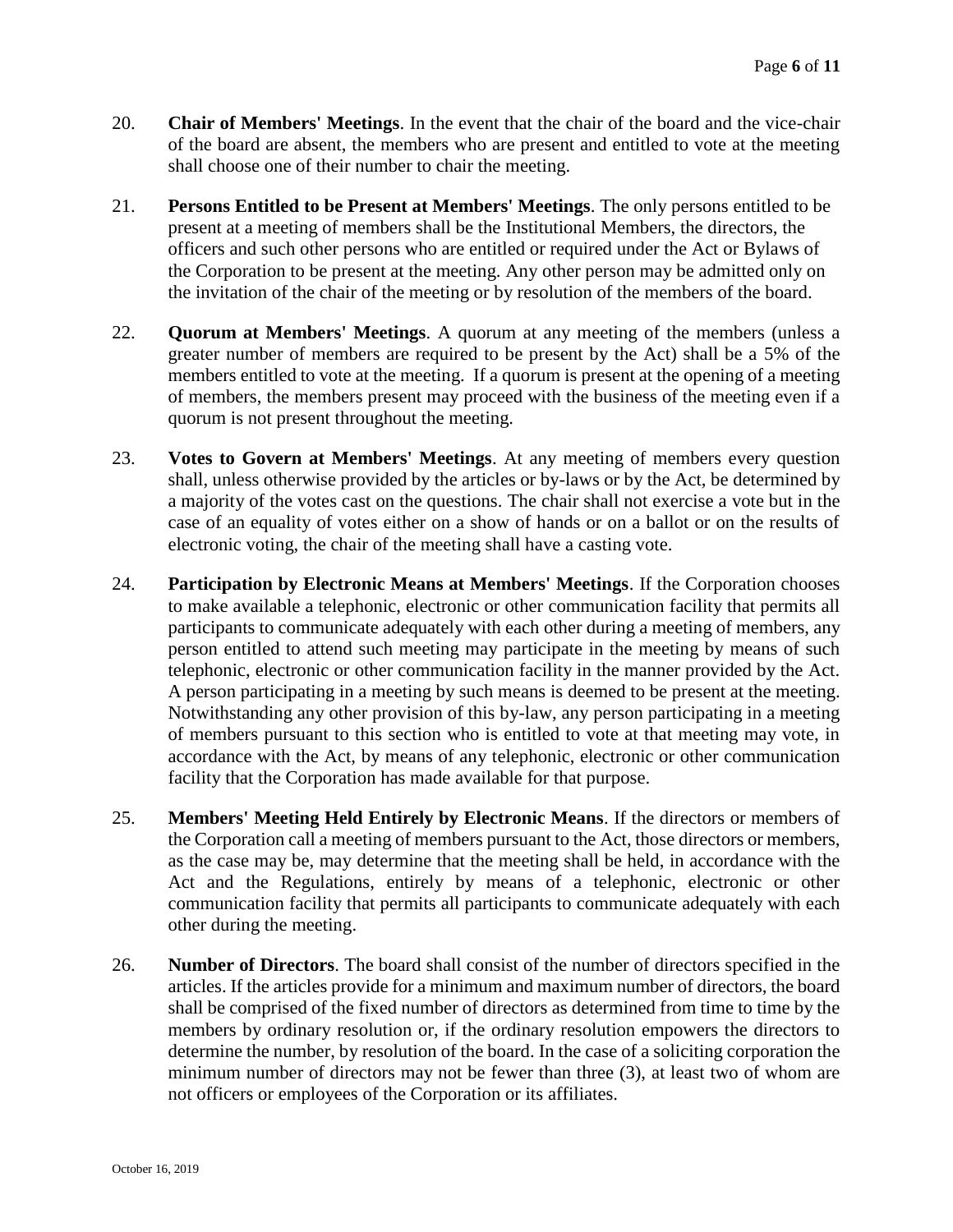- 27. **Term of Office of Directors:** The directors shall be elected to hold office for a two year term expiring not later than the close of the second annual meeting of members following the election.
- 28. **Calling of Meetings of Board of Directors**. Meetings of the board may be called by the chair of the board, the vice-chair of the board or any two (2) directors at any time; provided that for the first organization meeting following incorporation, such meeting may be called by any director or incorporator.
- 29. **Notice of Meeting of Board of Directors**. Notice of the time and place for the holding of a meeting of the board shall be given in the manner provided in the section on giving notice of meeting of directors of this by-law to every director of the Corporation not less than 14 days before the time when the meeting is to be held. Notice of a meeting shall not be necessary if all of the directors are present, and none objects to the holding of the meeting, or if those absent have waived notice of or have otherwise signified their consent to the holding of such meeting. Notice of an adjourned meeting is not required if the time and place of the adjourned meeting is announced at the original meeting. Unless the by-law otherwise provides, no notice of meeting need specify the purpose or the business to be transacted at the meeting except that a notice of meeting of directors shall specify any matter referred to in subsection 138(2) (Limits on Authority) of the Act that is to be dealt with at the meeting.
- 30. **Votes to Govern at Meetings of the Board of Directors**. At all meetings of the board, every question shall be decided by a majority of the votes cast on the question. The chair shall not exercise a vote but in the case of an equality of votes, the chair of the meeting shall have a casting vote.
- 31. **Quorum for Meetings of the Board**. A majority of the number of directors in office constitutes a quorum of any meeting of directors.
- 32. **Directors' Acts Valid Despite Vacancy**. An act or proceeding of the directors is not invalid merely because fewer than the number of directors set or otherwise required under these Bylaws or the Articles of Incorporation are in office.
- 33. **Regular Meetings of the Board of Directors**. The board may appoint a day or days in any month or months for regular meetings of the board at a place and hour to be named. A copy of any resolution of the board fixing the place and time of such regular meetings of the board shall be sent to each director forthwith after being passed, but no other notice shall be required for any such regular meeting except if subsection 136(3) (Notice of Meeting) of the Act requires the purpose thereof or the business to be transacted to be specified in the notice.
- 34. **Committees of the Board of Directors**. The board may from time to time appoint any committee or other advisory body, as it deems necessary or appropriate for such purposes and, subject to the Act, with such powers as the board shall see fit. Any such committee may formulate its own rules of procedure, subject to such regulations or directions as the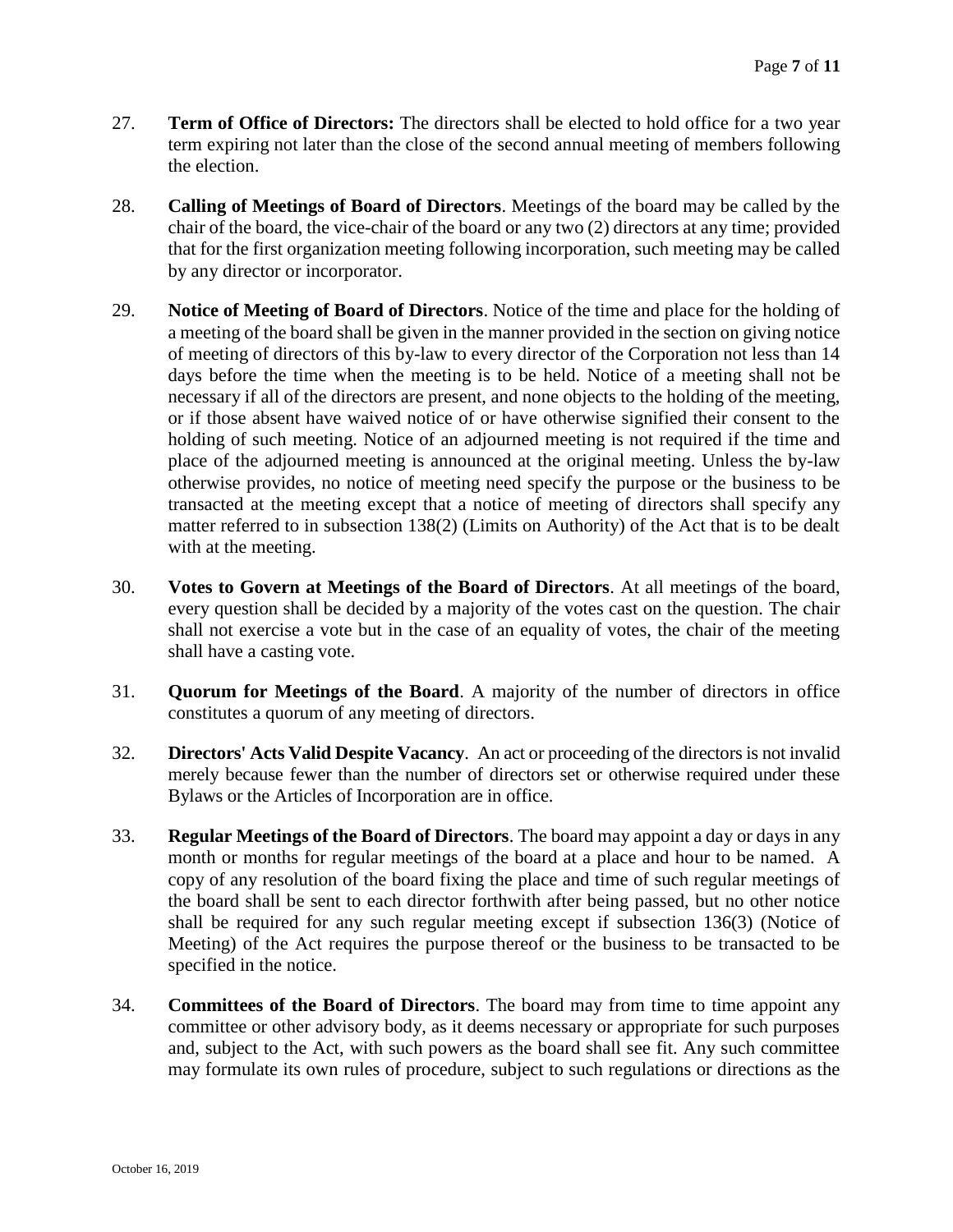board may from time to time make. Any committee member may be removed by resolution of the board of directors.

- 35. **Appointment of Officers**. The board may designate the offices of the Corporation, appoint officers on an annual or more frequent basis, specify their duties and, subject to the Act, delegate to such officers the power to manage the affairs of the Corporation. A director may be appointed to any office of the Corporation. An officer may, but need not be, a director unless these by-laws otherwise provide. Two or more offices may be held by the same person.
- 36. **Description of Offices**. Unless otherwise specified by the board (which may, subject to the Act modify, restrict or supplement such duties and powers), the offices of the Corporation, if designated and if officers are appointed, shall have the following duties and powers associated with their positions:
	- (a) Chair of the Board The chair of the board, if one is to be appointed, shall be a director. The chair of the board, if any, shall, when present, preside at all meetings of the board of directors and of the members. The chair shall have such other duties and powers as the board may specify.
	- (b) Vice-Chair and Secretary of the Board The vice-chair of the board, if one is to be appointed, shall be a director. If the chair of the board is absent or is unable or refuses to act, the vice-chair of the board, if any, shall when present, preside at all meetings of the board of directors and of the members. The vice-chair shall have such other duties and powers as the board may specify,
	- (c) Executive Director If appointed, the executive director shall be the chief executive officer of the Corporation and shall be responsible for implementing the strategic plans and policies of the Corporation. The executive director shall, subject to the authority of the board, have general supervision of the affairs of the Corporation. Any responsibilities of the secretary, treasurer or secretary/treasurer, as hereinafter defined, may be delegated by the board to the executive director.
	- (d) Secretary If appointed, the secretary shall attend and be the secretary of all meetings of the board, members and committees of the board. The secretary shall enter or cause to be entered in the Corporation's minute book, minutes of all proceedings at such meetings. The secretary shall give, or cause to be given, as and when instructed, notices to members, directors, the public accountant and members of committees. The secretary shall be the custodian of all books, papers, records, documents and other instruments belonging to the Corporation.
	- (e) Treasurer The Treasurer, if appointed, shall be responsible for the maintenance of proper accounting records in compliance with the Act as well as the deposit of money, the safekeeping of securities, oversight of investments and investment policy and the disbursement of funds of the Corporation; whenever required, the treasurer shall render to the board an account of all such person's transactions as treasurer and of the financial position of the Corporation.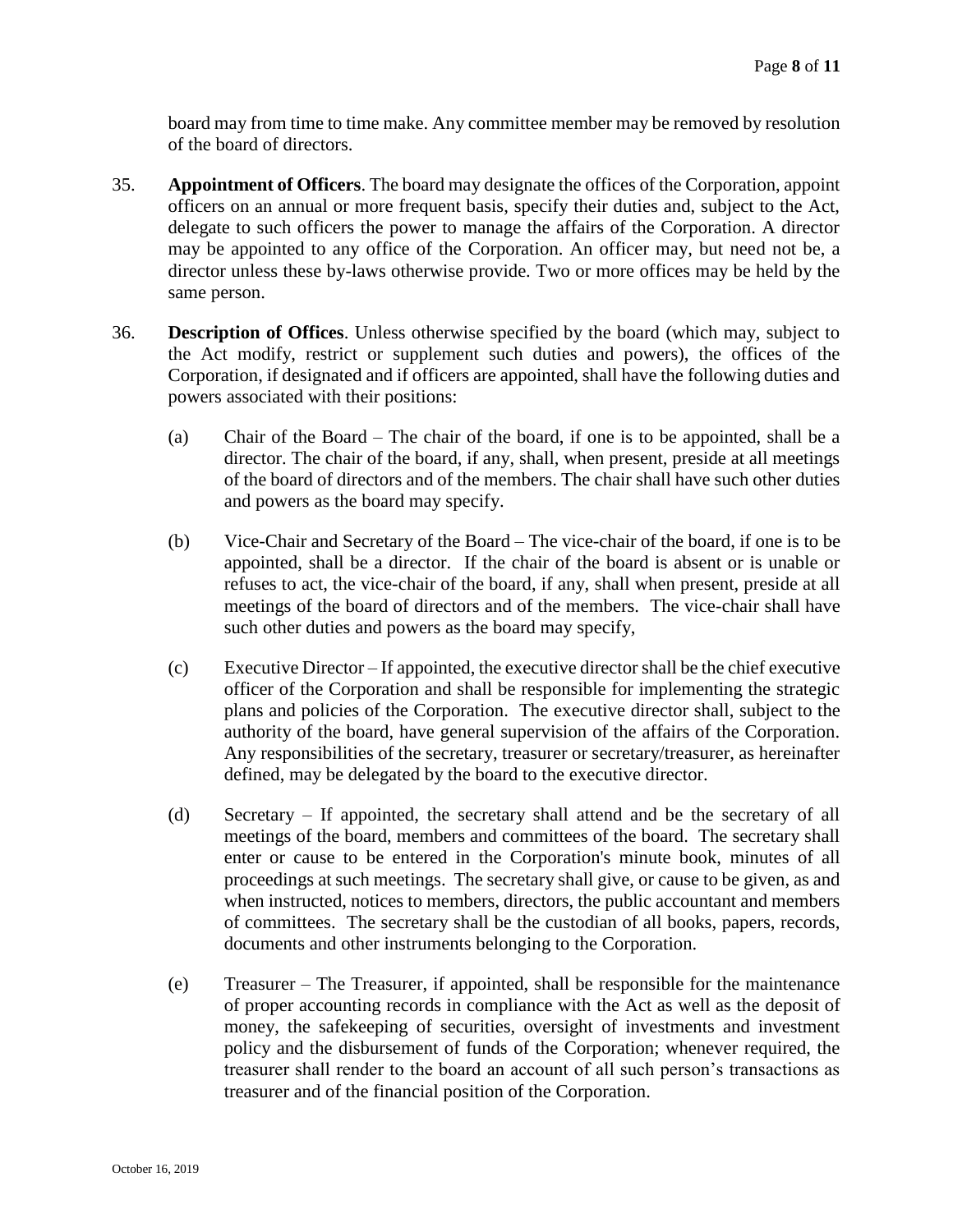(f) Secretary /Treasurer – The offices of the secretary and treasurer may be held by one person who shall be known as the secretary/treasurer.

The powers and duties of all other officers of the Corporation shall be such as the terms of their engagement call for or the board or president requires of them. The board may from time to time and subject to the Act, vary, add to or limit the powers and duties of any officer.

- 37. **Vacancy in Office**. In the absence of a written agreement to the contrary, the board may remove, whether for cause or without cause, any officer of the Corporation. Unless so removed, an officer shall hold office until the earlier of:
	- (a) the officer's successor being appointed;
	- (b) the officer's resignation;
	- (c) such officer ceasing to be a director (if a necessary qualification of appointment); or
	- (d) such officer's death.

If the office of any officer of the Corporation shall be or become vacant, the directors may, by resolution, appoint a person to fill such vacancy.

- 38. **Method of Giving Any Notice**. Any notice (which term includes any communication or document), other than notice of a meeting of members or a meeting of the board of directors, to be given (which term includes sent, delivered or served) pursuant to the Act, the articles, the by-laws or otherwise to a member, director, officer or member of a committee of the board or to the public accountant shall be sufficiently given:
	- (a) if delivered personally to the person to whom it is to be given or if delivered to such person's address as shown in the records of the Corporation or in the case of notice to a director to the latest address as shown in the last notice that was sent by the Corporation in accordance with section 128 (Notice of directors) or 134 (Notice of change of directors) and received by the Director;
	- (b) if mailed to such person at such person's recorded address by prepaid ordinary or air mail;
	- (c) if sent to such person by telephonic, electronic or other communication facility at such person's recorded address for that purpose; or
	- (d) if provided in the form of an electronic document in accordance with Part 17 of the Act.

A notice so delivered shall be deemed to have been given when it is delivered personally or to the recorded address as aforesaid, a notice so mailed shall be delivered to have been given when deposited in a post office or public letter box, and a notice so sent by any means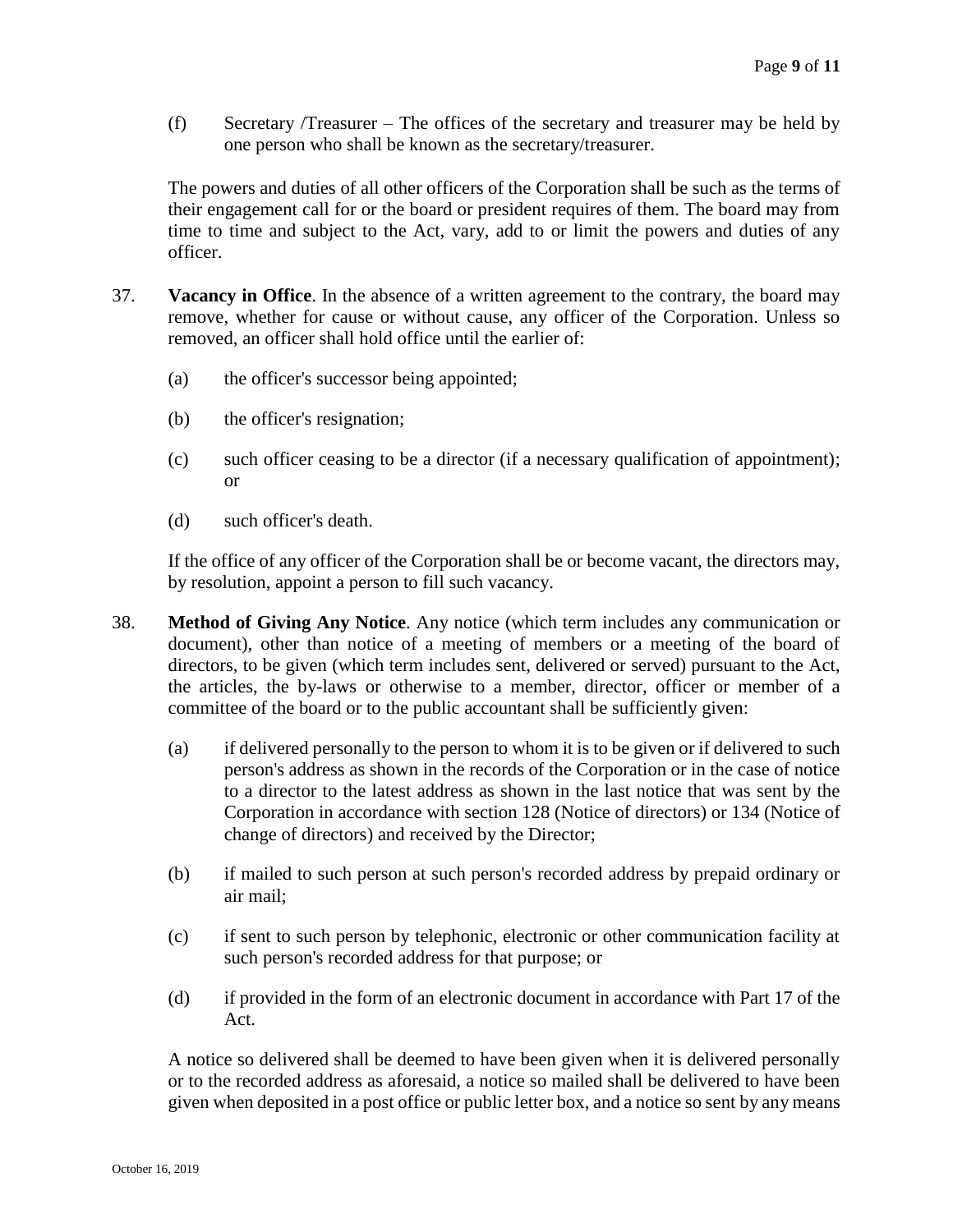of transmitted or recorded communication shall be deemed to have been given when dispatched or delivered to the appropriate communication company or agency or its representative for dispatch. The secretary may change or cause to be changed the recorded address of any member, director, officer, public accountant or member of a committee of the board in accordance with any information believed by the secretary to be reliable. The declaration by the secretary that notice has been given pursuant to this by-law shall be sufficient and conclusive evidence of the giving of such notice. The signature of any director or officer of the Corporation to any notice or other document to be given by the Corporation may be written, stamped, type-written or printed or partly written, stamped type-written or printed.

- 39. **Invalidity of any Provisions of this By-law**. The invalidity or unenforceability of any provision of this by-law shall not affect the validity or enforceability of the remaining provisions of this by-law.
- 40. **Omissions and Errors**. The accidental omission to give any notice to any member, director, officer, member of a committee of the board or public accountant, or the nonreceipt of any notice by any such person where the Corporation has provided notice in accordance with the by-laws or any error in any notice not affecting its substance shall not invalidate any action taken at any meeting to which the notice pertained or otherwise founded on such notice.
- 41. **Mediation and Arbitration**. Disputes or controversies among members, directors, officers, committee members, or volunteers of the Corporation are as soon as possible to be resolved in accordance with mediation and/or arbitration as provided in the section on dispute resolution mechanism of this by-law.
- 42. **Dispute Resolution Mechanism**. In the event that a dispute or controversy among members, directors, officers, committee members or volunteers of the Corporation arising out of or related to the articles or by-laws or out of any aspect of the operations of the Corporation is not resolved in private meetings between the parties, then without prejudice to or in any other way derogating from the rights of the members, directors, officers, committees, members, employees or volunteers of the Corporation as set out in the articles, by-laws or the Act, and as an alternative to such person instituting a law suit or legal action, such dispute or controversy shall be settled by a process of dispute resolutions as follows:

The dispute or controversy shall first be submitted to a panel of mediation whereby the one party appoints one mediator, the other party (or if applicable the board of the Corporation) appoints one mediator and the two mediators so appointed jointly appoint a third mediator. The three mediators will then meet with the parties in question in an attempt to mediate a resolution between the parties.

The number of mediators may be reduced from three to one or two upon agreement of the parties.

If the parties are not successful in resolving the dispute through mediation, then the parties agree that the dispute shall get settled by arbitration before a single arbitrator, who shall